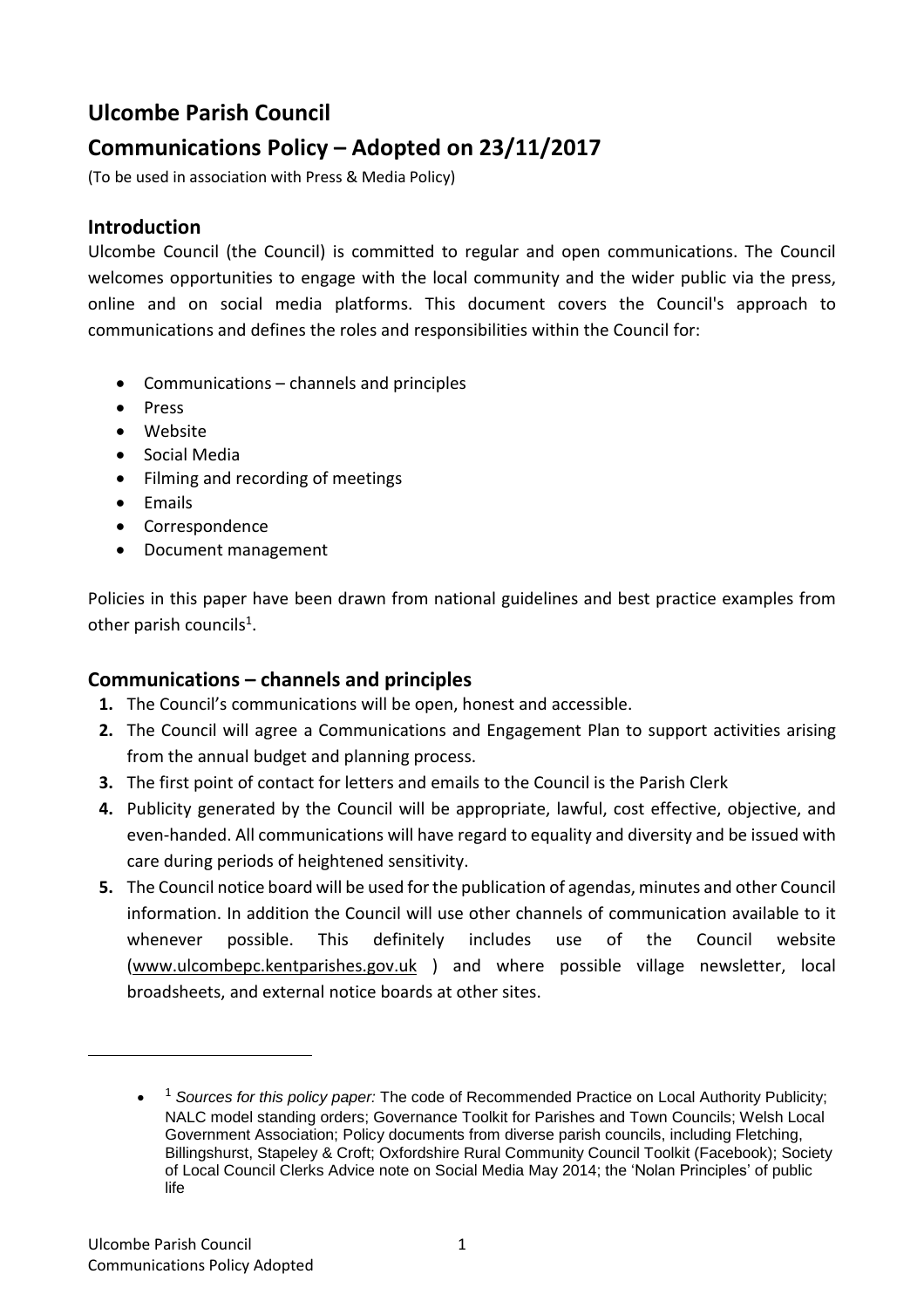**6.** Councillors will have their own opinions on issues and may be *predisposed* to particular viewpoints. Whilst they can express those views and play an active part in local discussions, it is essential they do not *predetermine* a position or decision in advance of hearing all the relevant information or prior to relevant Council resolutions being made. Councillors must not to make up their minds until they have heard any contrary views. It is important that Councillors can demonstrate that, whatever their individual views, they remain open for discussion and persuasion when the Council meets to consider matters and vote on resolutions.<sup>2</sup>

#### **Press**

- **7.** Press releases and resulting media coverage increase public awareness of the Council's activities.
- **8.** Press releases to promote a decision or the work of the Council will be prepared and issued by the Parish Clerk, the Chairman or Vice Chairman.
- **9.** All enquiries from journalists should be directed to the Chairman, Parish Clerk or the Vice Chairman.
- **10.** Reactive press releases can be prepared and issued in response to a specific question or as a rebuttal to a published article. Such statements should be dealt with in a timely fashion.
- **11.** The Clerk, Chair or Vice Chairman will base media responses on:
	- **a.** Adopted minutes and resolutions of the Council
	- **b.** Statements and/or media lines agreed/resolved by the Council
- **12.** Statements and media responses must reflect the Council's opinion and any agreed '*tone of voice'* for communications.
- **13.** Statements, written quotes and press releases issued on behalf of the Council must be circulated with 2 working days to all Council members and the Clerk, with a brief update on the context of the press enquiry.
- **14.** Individual members of the Council can contact the press, give interviews, write letters-toeditors or produce articles *asindividuals.* However unlessthey have authority from the Council they should not use the *Councillor* prefix with their names and should make it clear at all times that the views they express are their own and do not represent the Council in any way. Individual members should consider the implications and context of media enquiries and the potential impact of publicity on the Council's legal responsibilities or activities.
- **15.** Members must comply with the Council's Code of Conduct when dealing with the media.

 $\overline{a}$ 

<sup>• &</sup>lt;sup>2</sup> "The Localism Act (2011) makes it clear that it is proper for councillors to play an active part in local discussions, and that they should not be liable to legal challenge as a result. This will help them better represent their constituents and enrich local democratic debate. People can elect their councillor confident in the knowledge that they will be able to act on the issues they care about and have campaigned on."

*Communities and Local Government Plain English Guide to the Localism Act (Department for Communities and Local Government)*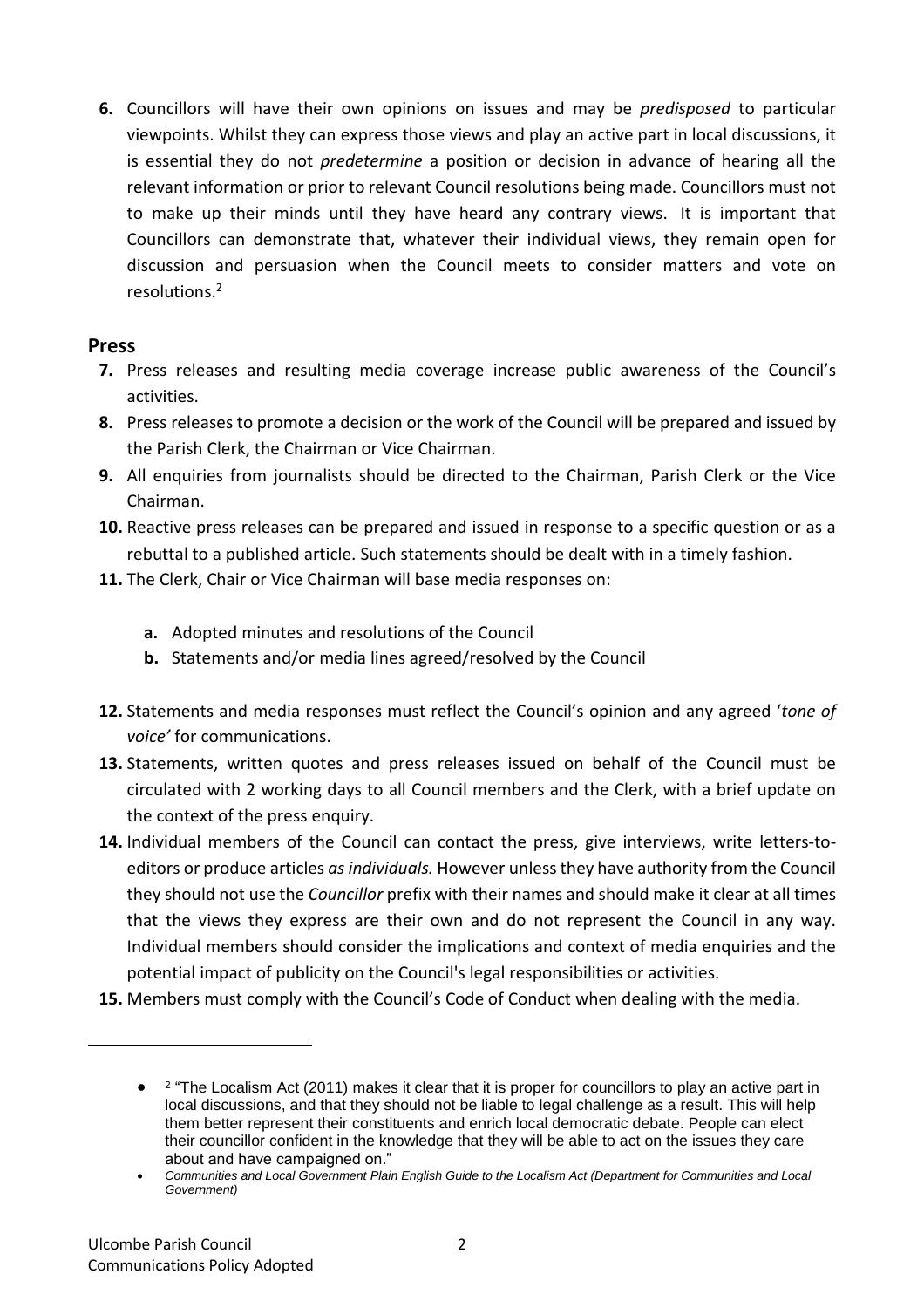- **16.** The Council acknowledges the right of the media to obtain information under the Freedom of Information Act and will comply with requests for information.
- **17.** Journalists are welcome and are encouraged to attend Council meetings (including committee meetings) and are entitled to receive agendas, reports and minutes on request.
- **18.** The Council will not quote any Councillor in a news release or involve them in proactive publicity events during an election period.

## **Digital Communications**

We understand that not all residents will have access to digital and social media channels such as the website and emails, whether by choice, cost, competence or accessibility. Traditional methods of communication – noticeboards and newsletters will form the backbone of our communications.

### **Website**

- **19.** In the coming years our website will become increasingly important as a timely, comprehensive and cost-effective channel. We are committed to improving the usability and content of the site.
- **20.** We will aim to update the Council's website every week. The site will include:
	- **a.** Agendas and minutes of all meetings
	- **b.** Forthcoming events, local news and useful information
	- **c.** Council's policies and procedures
	- **d.** Useful links
	- **e.** Information and contact details of Councilors and the Clerk.
- **21.** Online content should be objective, balanced, informative, respectful and accurate.

### **Social media**

 $\overline{\phantom{a}}$ 

Social media channels such as *Facebook* will enable the Council to have two-way conversations with the people we represent and, in the future, will increasingly be a means to encourage residents to express their views and engage with consultations and surveys.

- **22.** The Council's *Facebook* page is/will be<sup>3</sup> a platform to discuss key topics, share pictures and information, advertise events and update local information, news or progress made on particular activities. The page is/will be updated regularly by the Clerk or authorised Councillor.
- **23.** Councillors and Ulcombe parish residents are/will be encouraged to comment and share views on parish matters on *Facebook*
- **24.** It must be made clear whether Councillors are posting as individuals or in their capacity as Councillors *(See note on predetermination)*
- **25.** Councillors will comply with the law<sup>4</sup> and with the Code of Conduct when communicating via *Facebook* and other digital channels. They will:

 $\bullet$   $^{-3}$  We will need a Resolution if we want to establish an Ulcombe Parish Council Facebook page

<sup>&</sup>lt;sup>4</sup> Councillors will comply with the laws on defamation, data protection and copyright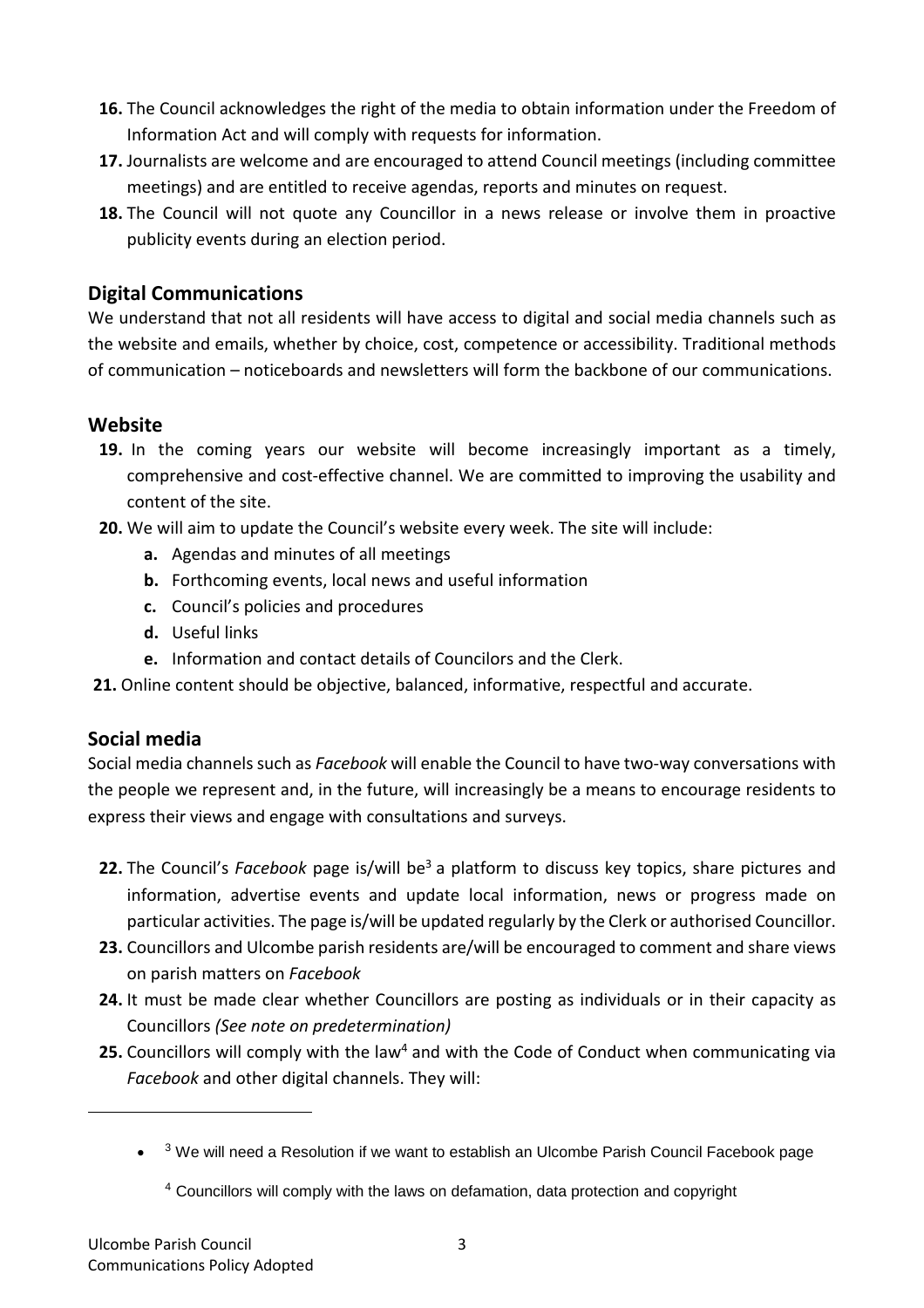- **a.** Show respect for others
- **b.** Not disclose confidential information about people or the Council
- **c.** Not bully or intimidate others
- **d.** Not try to secure benefits for themselves or disadvantage others
- **e.** Abide by the laws of equality

**26.** Facebook content should be objective, balanced, informative, respectful and accurate.

#### **Emails**

**27.** The status of emails:

- **a.** Email is regularly used for the management and administration of the business of the Council.
- **b.** Emails should be regarded as having the same legal status as hard-copy written documents for the purposes of production, use, retention and disclosure. They are not to be treated as different from paper documents.
- **c.** In common with printed forms of communication, email messages cannot be guaranteed to be private and secure: do not print or send confidential, sensitive or personal data unless approved by Council

**28.** Production and use of emails:

- **a.** Councillors should use personal and professional courtesy and consideration in emails, respecting others and complying with Standing Orders and the Code of Conduct
- **b.** Emails should be open and straightforward for instance, writers should make it clear when others are being copied in on correspondence or when the contents of an email should be treated as confidential
- **c.** It is sometimes helpful for the Chairman/Vice Chairman to be copied in to emails to the Clerk. They may always be approached for guidance by phone or email.
- **d.** If offended by the content or tone of an incoming message get a second opinion to check out their interpretation and make sure the response is objective.
- **e.** Always respect the privacy of others, remembering that e-mail can be just as intrusive as unsolicited 'phone calls or letters.
- **f.** Respect the confidentiality of information encountered inadvertently in e-mail or other records.
- **g.** Check with the sender if there is any doubt about the authenticity of a message.
- **h.** Avoid the use of jargon which might be misunderstood or unknown to the receiver.
- **i.** Members should take care not to give the impression in emails that they represent the Council (unless authorised to do so).

### **Filming and Recording of Meetings**

**29.** The Local Audit and Accountability Act 2014 makes provision forthe filming of council meetings (including committees and sub-committees). Where filming or recording occurs, Councillors should be mindful of the Code of Conduct, Standing Orders, any potential infringements of copyright and, in the case of members of the public attending or invited to speak at meetings, individual rights to privacy.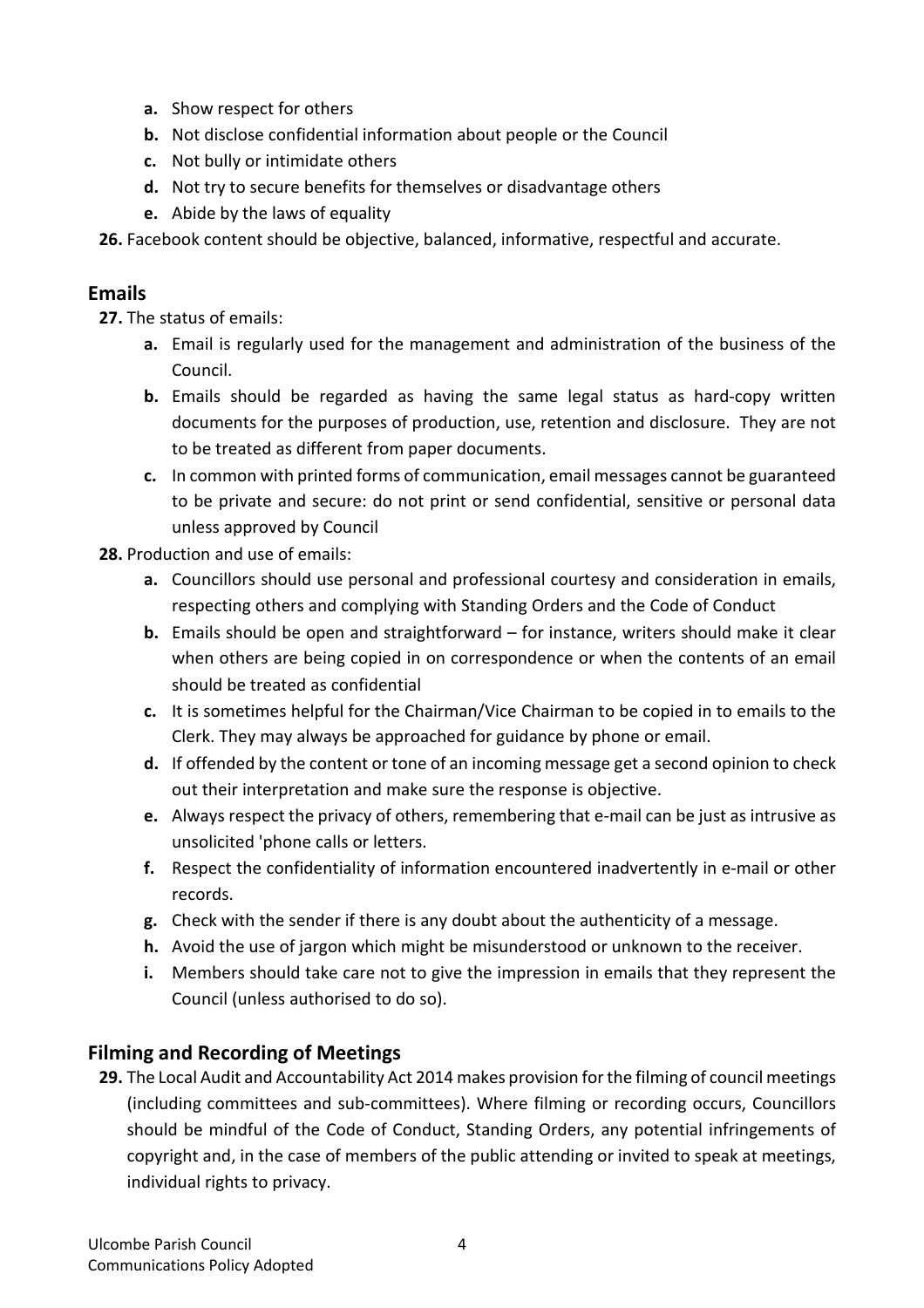## **Council Correspondence**

- **30.** All correspondence for the Council should be addressed to the Clerk, who is the first point of contact for the Council. Communication ideally should be in written form, either by email or letter.
- **31.** The Clerk should deal with all correspondence following a meeting.
- **32.** All official Council correspondence should be sent by the Clerk on council headed paper.
- **33.** All correspondence to the Parish Clerk will be acknowledged within seven days of receipt, unless the clerk is on annual leave. If email is used then an acknowledgment will be sent by email.
- **34.** If a parishioner wishes a subject to be raised, and it is appropriate for discussion at a Parish Council meeting, then the Parish Clerk will have to be notified seven days before the publication of the agenda. All correspondence and communication/documents must be received by the Parish Clerk a minimum of 24 hours prior to a meeting. Exceptions to this rule are planning and other documents which require a response prior to the next meeting of the Parish Council and representations or presentations from the public & outside speakers regarding a planning issue.
- **35.** The Parish Council will determine the response, if any is required, to correspondence received. The Parish Council reserves the right to not respond to any correspondents that are taking up a disproportionate amount of the Parish Clerk's time. Correspondents will be informed that the matter will not be pursued and the reason give why.
- **36.** If Councillors engage in correspondence as Portfolio holder or representative of the Parish Council, they must copy the Clerk into that correspondence
- **37.** The Clerk sends out the Council's correspondence to other bodies. Should it become appropriate or necessary for a Councillor to issue correspondence in his/or her own name, this must be authorised by the Council and the correspondence must make it clear that it is being written in an official capacity and has been authorised by the Council.
- **38.** No individual councillors should communicate with companies/individuals with which the council has a contractual relationship. All enquiries should go through the Clerk.